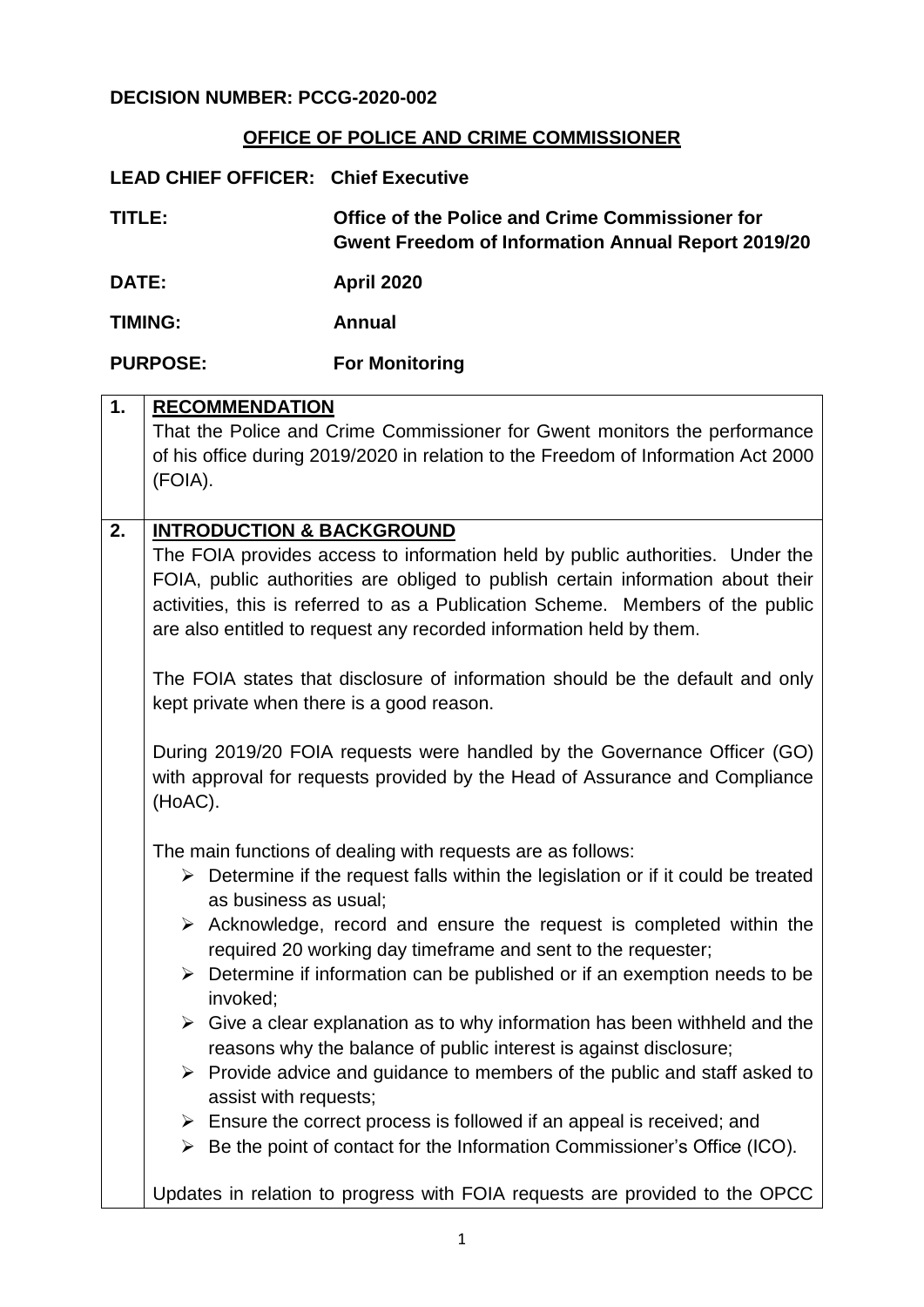Management Board on a monthly basis by the HoAC.

Comparative data is available for each year since 2016 and is included at appendix 1 of this report.

# **3. ISSUES FOR CONSIDERATION**

Between 1<sup>st</sup> April 2019 and 31<sup>st</sup> March 2020 the OPCC received 28 FOIA requests; the number of requests received has shown a slight increase (n=4) when compared to previous years. This is likely to be due to those requests that have been sent to the OPCC that were meant for Gwent Police being recorded for the first time in 2019/20. 27 of the requests received in 2019/20 were sent via email with 1 received via post. Email continues to be the primary form of contact in relation to the FOIA.

# Identification of Requester

There is no requirement under the FOIA for a requester to detail the reason for the request, they do however have to provide a name and address for correspondence. Based only on the information freely provided by requesters, the table below shows where the requests came from in 2019/20 when compared to 2018/19:

| <b>Requester</b>         | Number 18/19 | <b>Percentage</b><br>18/19 | <b>Number</b><br>19/20 | Percentage<br>19/20 |
|--------------------------|--------------|----------------------------|------------------------|---------------------|
| <b>General Public</b>    | 17           | 71%                        | 14                     | 50%                 |
| Media                    | 2            | 8%                         | 2                      | 7%                  |
| <b>Business</b>          | 3            | 13%                        | 6                      | 21%                 |
| <b>Charities</b>         |              | 4%                         | 3                      | 11%                 |
| <b>Political Parties</b> |              | 4%                         | 2                      | 7%                  |
| <b>Students</b>          | Not Recorded | Not Recorded               |                        | 4%                  |

The above table shows that most FOIA requests were submitted by the general public although it is possible that those submitting requests did not identify themselves to the OPCC as falling within another category e.g. being a journalist. This is the same as in 2018/19, with requests from businesses again being the second highest source of demand.

## PCC Election & Covid-19 Outbreak

Due to the outbreak of Covid-19 during the early part of 2020, the planned PCC elections due to be held in May 2020 were postponed to May 2021. Therefore, the expected increase in requests related to the election has not materialised.

## Requests per Work Stream

The table below provides evidence of the most popular work streams for requests to be submitted against: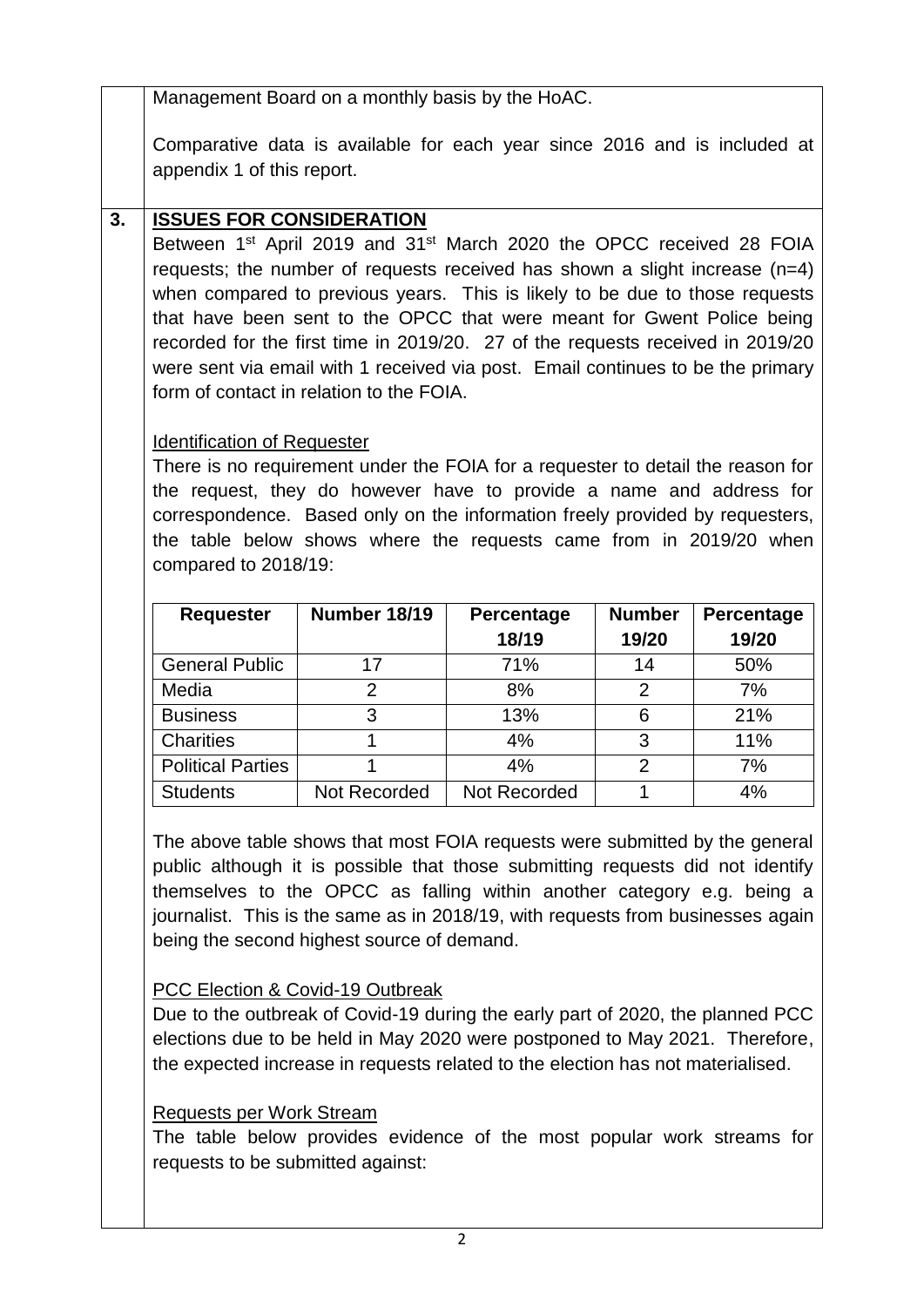### **2019/20**

| <b>Work stream</b> |     | <b>Number</b> | Percentage |
|--------------------|-----|---------------|------------|
| Finance            |     |               | 11%        |
| Policies           | and |               | 14%        |
| Legislation        |     |               |            |
| Other $^{\rm 1}$   |     | 13            | 16%        |

#### **2018/19**

| <b>Work stream</b>     | <b>Number</b> | <b>Percentage</b> |
|------------------------|---------------|-------------------|
| Finance                |               | 8%                |
|                        |               | 17%               |
| <b>Victim Services</b> |               | 8%                |
| Other $2$              | 13            | 54%               |

In both 2018/19 and 2019/20, the 'Other' category shows the highest number of requests. 'Other' also covers singular requests, for example where only one request of that nature has been received. In 2019/20 this also covers those requests where the information requested was operational and therefore held by Gwent Police. Finance continues to be one of the most popular workstreams across both years and mainly consists of requests for information relating to office salaries and costs.

### **Timeliness**

 $\overline{\phantom{a}}$ 

Timeliness in responding to requests for information during 2019/20 fell to 96% from 100% in 2018/19. This was due to a request for information being received into the OPCC but not passed to the GO to respond to due to human error; it's unlikely that this will happen again in future. Once identified an apology was immediately sent to the requester. Fortunately the request was straight forward and we were able to provide a response the same day. There has been no further contact from the requester in relation to the delay in our response. The reduction of 4% in our compliance rate relates to 1 request out of a total of 28 received during 2019/20. The request was responded to within 30 working days of it being received into the OPCC.

### Exemptions and Refusals

The FOIA outlines a number of exemptions that can be utilised to prevent the release of sensitive information. There is a presumption that information will be released unless there is a good reason for it to be withheld.

Of the 28 requests received, 15 were refused under one or more exemptions or

 $<sup>1</sup>$  Includes areas such as pension forfeiture hearings and requests for information held by Gwent Police.</sup>

<sup>&</sup>lt;sup>2</sup> Includes areas such as electoral fraud, county lines and CoPACC Transparency Award.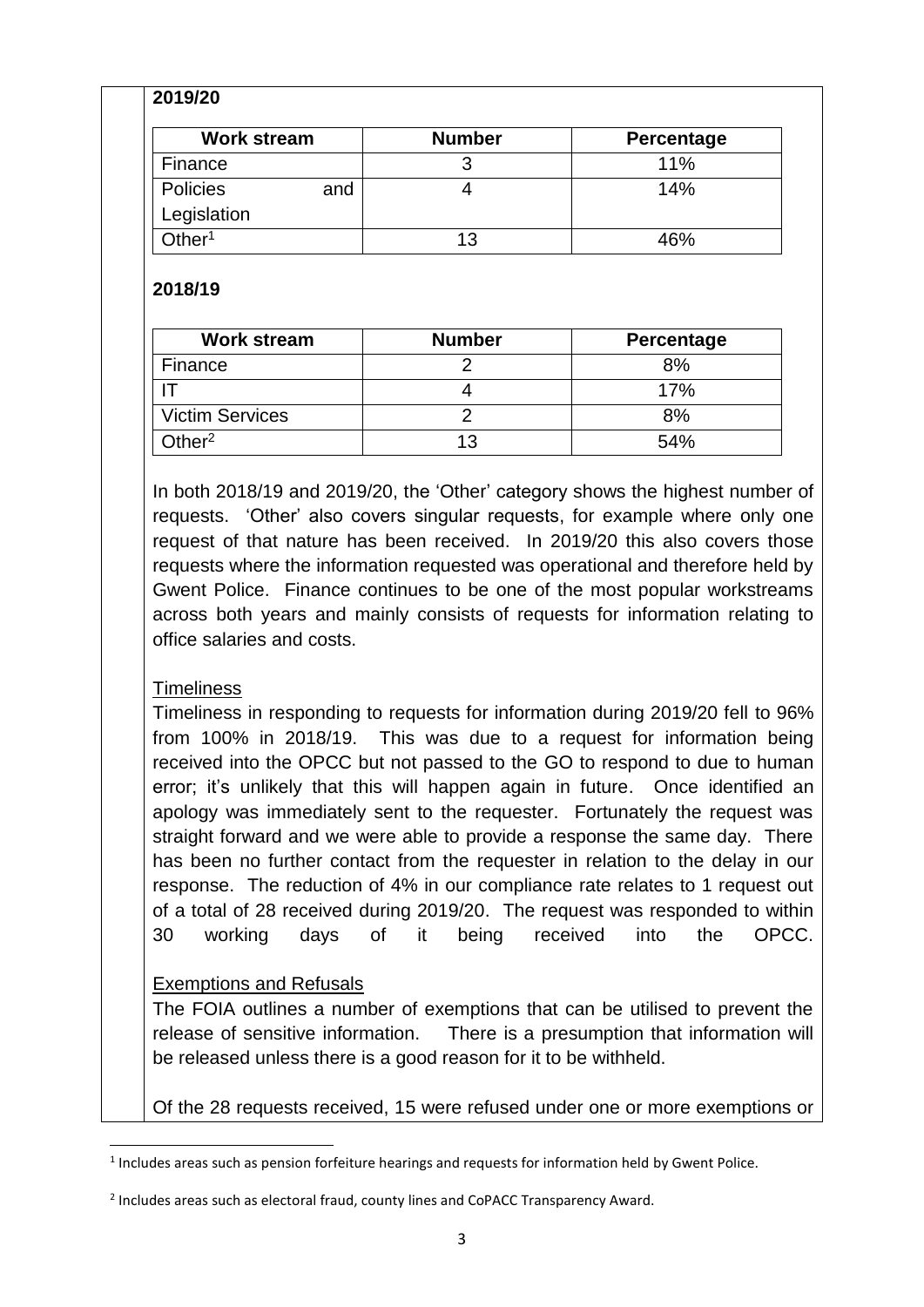because the OPCC did not hold the information that was requested. The only exemption used to refuse a request in full was Section 12 where the request would have exceeded the time/cost limit. In this scenario, Section 16 of the FOIA requires assistance to be provided to the requester to enable them to narrow their request so it falls within the time frame allowed. In relation to this request, no further correspondence was received in relation to the offer of assistance.

One exemption was utilised as part of a response to a request, Section 40(2) whereby personal data was redacted from documents that were provided. Advice was also provided to a requester to ensure in future, all requests were sent in with their full name provided at the bottom of the request as per Section 8 of the FOIA. The reason this request was accepted as valid was due to the requester's name appearing in the 'From' section of the email and was based on advice received by experts in the field of the FOIA.

The remaining 14 requests refused were those whereby the OPCC did not hold the information being requested. The majority of these requests were for operational policing information; where appropriate the requester was provided with the contact details of the Gwent Police Freedom of Information department or with the name of the organisation which may hold the information they requested.

A detailed breakdown of the exemptions and the number of times they have been utilised is included at appendix 1.

### Appeals

All responses to requests received under the FOIA require details of the internal appeals process to be included. The Chief Executive is responsible for all internal appeals received in relation to the FOIA.

During 2019/20, no requests for an appeal were received by the OPCC.

After the internal appeals process has been exhausted and if the requester is still unhappy with the response, they have a right of appeal to the ICO. No contact was received by the OPCC from the ICO during 2019/20.

## Publication Scheme

The FOIA requires every public authority to have a publication scheme approved by the ICO. There is a specific definition document for Elected Local Policing Bodies (otherwise referred to as OPCCs) produced by the ICO that indicates what information should be published in order to meet our commitments under the model publication scheme, although the list provided is not exhaustive.

The HoAC is responsible for ensuring the OPCC complies with the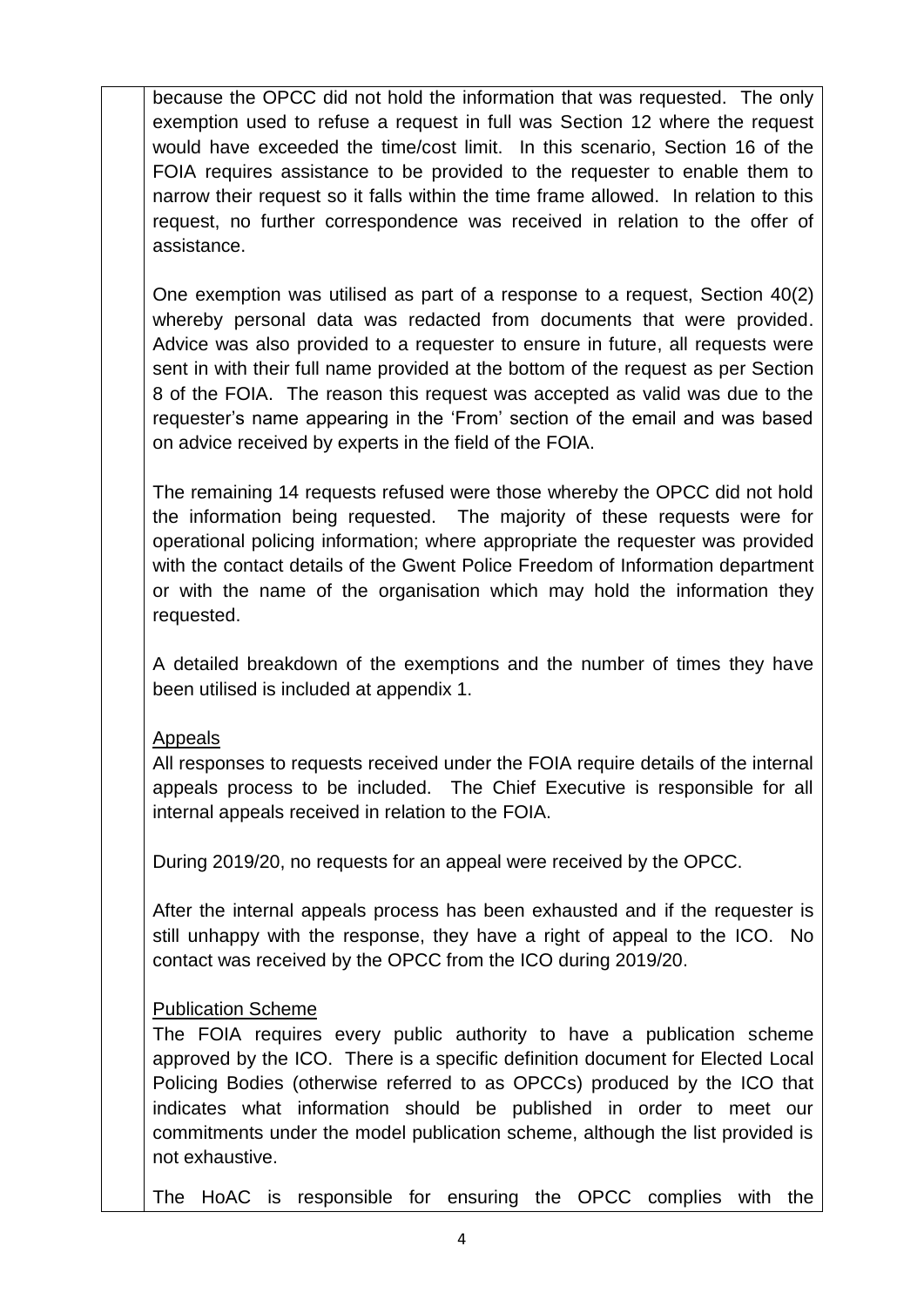|    | requirements of the publication scheme and can confirm that the OPCC was<br>compliant with the requirements set out in the definition document as of March<br>2020.                                                                                                                                                                                                                                                                                                                                                                                                                                                                                                                                               |
|----|-------------------------------------------------------------------------------------------------------------------------------------------------------------------------------------------------------------------------------------------------------------------------------------------------------------------------------------------------------------------------------------------------------------------------------------------------------------------------------------------------------------------------------------------------------------------------------------------------------------------------------------------------------------------------------------------------------------------|
|    | All requests received under the FOIA and their responses are published on the<br>OPCC website as per the requirements of the publication scheme.                                                                                                                                                                                                                                                                                                                                                                                                                                                                                                                                                                  |
|    | <b>Records Management</b>                                                                                                                                                                                                                                                                                                                                                                                                                                                                                                                                                                                                                                                                                         |
|    | Good records management is fundamental to being able to respond to requests<br>under the FOIA accurately and within the required 20 working day timeframe.                                                                                                                                                                                                                                                                                                                                                                                                                                                                                                                                                        |
|    | During 2019/20, the OPCC Retention Schedule has been approved and a<br>review of all hard copy documents within our stores have been completed.<br>Work to continue the review of documents in individual offices will continue into<br>2020/21. Each area on the retention schedule has been allocated an 'owner'<br>who will be responsible for ensuring that a review is undertaken of all hard copy<br>and electronic information held is undertaken on a 6 monthly basis. The first<br>reminder for this piece of work to be completed will be circulated in October<br>2020.                                                                                                                                |
| 4. | <b>NEXT STEPS</b>                                                                                                                                                                                                                                                                                                                                                                                                                                                                                                                                                                                                                                                                                                 |
|    | It has been agreed that in 2020/21 all authorisations provided by the HoAC to<br>the GO will also be sent to the Head of Communications and Engagement. This<br>will allow internal awareness of any potential press activity that may arise as a<br>result of any FOIA requests responded to.                                                                                                                                                                                                                                                                                                                                                                                                                    |
|    | Routine monitoring of the website to ensure compliance with the publication<br>scheme will continue to take place in 2020/21.                                                                                                                                                                                                                                                                                                                                                                                                                                                                                                                                                                                     |
|    | The HoAC is now expecting to see an increase in requests in late 2020/21 due<br>to the postponed PCC elections that are due to take place in May 2021. Any<br>increase will be monitored closely and concerns raised with the Chief Executive<br>if necessary.                                                                                                                                                                                                                                                                                                                                                                                                                                                    |
|    | Whilst the OPCC is on lockdown and everyone is working from home due to the<br>Covid-19 pandemic, it has been requested that all staff review the information<br>they store in their emails and ensure it is saved or deleted as appropriate. It is<br>also the ideal time for those who have been identified as not utilising the shared<br>network drive appropriately to ensure that work is undertaken during this period<br>in order to comply with data protection requirements. This will ensure that only<br>relevant information is kept by the OPCC and subsequently provided under the<br>FOIA. It will also ensure that all information we hold is easily accessible to all<br>who need to access it. |
| 5. | <b>FINANCIAL CONSIDERATIONS</b>                                                                                                                                                                                                                                                                                                                                                                                                                                                                                                                                                                                                                                                                                   |
|    |                                                                                                                                                                                                                                                                                                                                                                                                                                                                                                                                                                                                                                                                                                                   |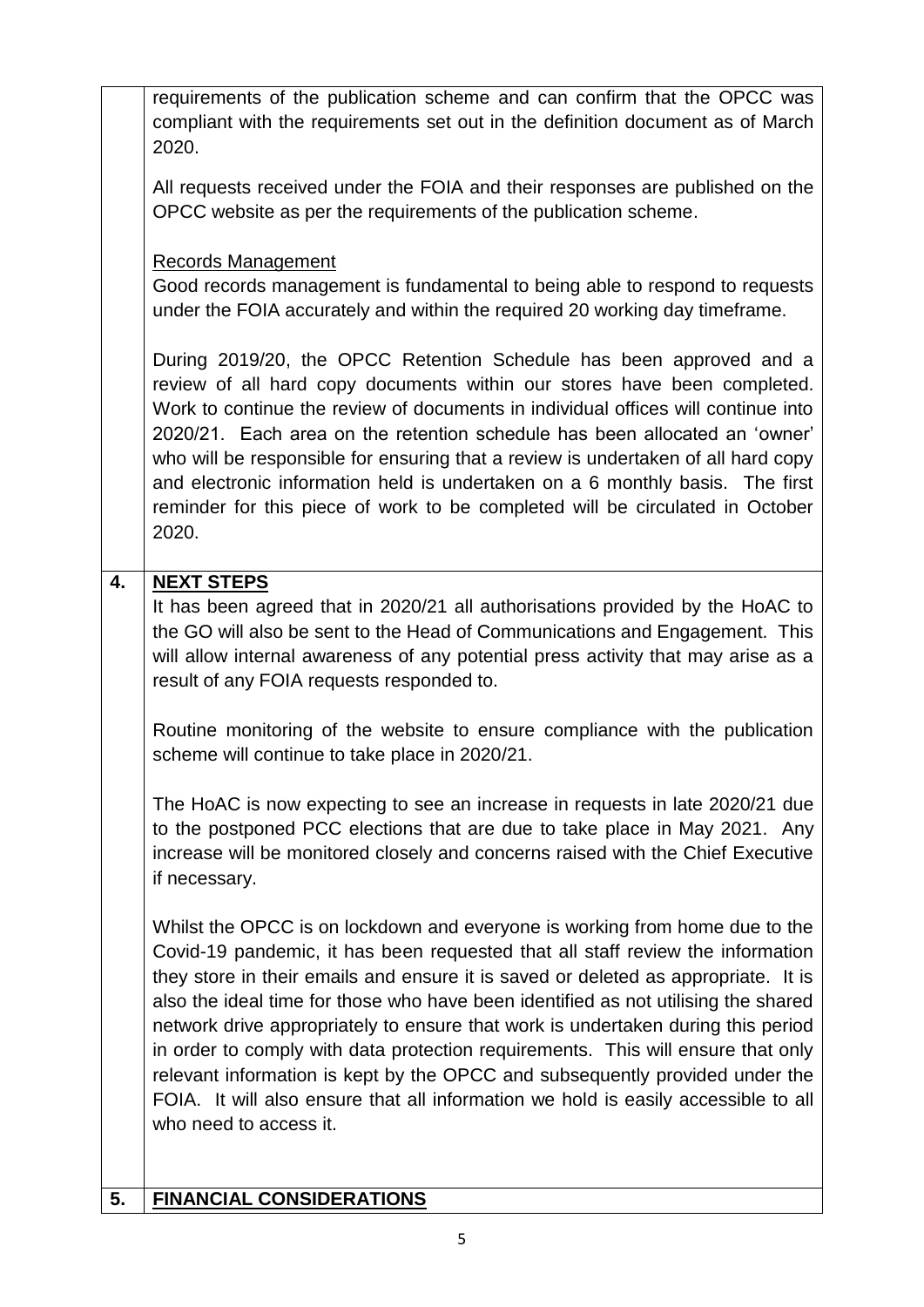|    | All FOIA requests must be responded to free of charge unless it is estimated                                                                                                                                                                                                  |
|----|-------------------------------------------------------------------------------------------------------------------------------------------------------------------------------------------------------------------------------------------------------------------------------|
|    | that providing the information will cost more than the acceptable limit of £400                                                                                                                                                                                               |
|    | (£25 per hour/18 hours) although we are able to charge for items such as                                                                                                                                                                                                      |
|    | postage and photocopying.                                                                                                                                                                                                                                                     |
|    | No charges were made in relation to FOIA requests in 2019/20.                                                                                                                                                                                                                 |
|    | The ICO are not able to fine an organisation if they fail to comply with the FOIA.                                                                                                                                                                                            |
| 6. | PERSONNEL CONSIDERATIONS                                                                                                                                                                                                                                                      |
|    | The GO took over responsibility for dealing with FOIA requests from 1 <sup>st</sup> April<br>2019. The HoAC approves all responses before release, with all appeals dealt<br>with by the Chief Executive.                                                                     |
|    | The GO has attend training specific to OPCCs in Summer 2019.<br>Ongoing<br>support will continue to be provided by the HoAC throughout 2020/21.                                                                                                                               |
|    | All staff members involved within the FOIA process have received relevant<br>training.                                                                                                                                                                                        |
| 7. | <b>LEGAL IMPLICATIONS</b>                                                                                                                                                                                                                                                     |
|    | There are number of legal requirements that we need to comply with when                                                                                                                                                                                                       |
|    | responding to requests for information and we may breach the FOIA if we:                                                                                                                                                                                                      |
|    | $\triangleright$ fail to respond adequately to a request for information;<br>fail to adopt the model publication scheme, or do not publish the correct<br>$\blacktriangleright$<br>information; or                                                                            |
|    | deliberately destroy, hide or alter requested information to prevent it<br>$\blacktriangleright$<br>being released.                                                                                                                                                           |
|    | The final point is the only criminal offence in the FOIA that individuals and public<br>authorities can be charged with; it is therefore imperative that all staff within the<br>OPCC are aware of their responsibilities in relation to FOIA and good records<br>management. |
|    | The ICO will often try to resolve complaints informally although they do have the                                                                                                                                                                                             |
|    | power to issue legally binding enforcement or decision notices which will detail<br>what you need to do to resolve the issue identified. To date the OPCC has not<br>received an enforcement or decision notice from the ICO.                                                 |
| 8. | <b>EQUALITIES AND HUMAN RIGHTS CONSIDERATIONS</b>                                                                                                                                                                                                                             |
|    | This report has been considered against the general duty to promote equality,                                                                                                                                                                                                 |
|    | as stipulated under the Strategic Equality Plan and has been assessed not to<br>discriminate against any particular group.                                                                                                                                                    |
|    | Consideration has been given to requirements of the Articles contained in the                                                                                                                                                                                                 |
|    | European Convention on Human Rights and the Human Rights Act 1998 in<br>preparing this report.                                                                                                                                                                                |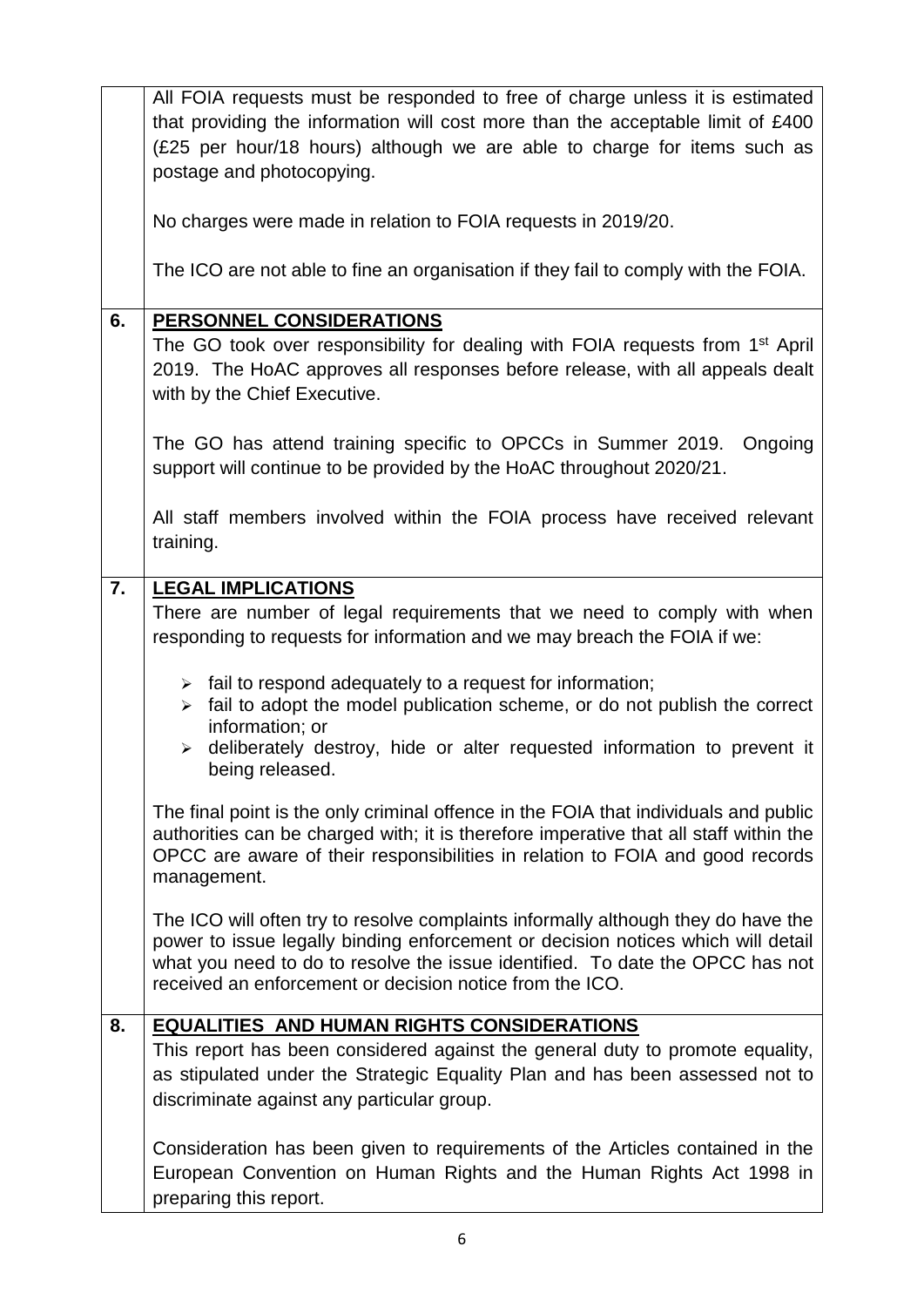| 9.   | <b>RISK</b><br>There is a reputational risk to the OPCC if the 20 working day timeframe is not<br>adhered to and a complaint is made to the ICO. As mentioned previously,<br>during 2019/20 the OPCC responded to 1 request outside of the 20 working day<br>timeframe, the requester was understanding and we responded to the request<br>as soon as it was brought to our attention. No complaint was therefore made to<br>the ICO on this occasion. |
|------|--------------------------------------------------------------------------------------------------------------------------------------------------------------------------------------------------------------------------------------------------------------------------------------------------------------------------------------------------------------------------------------------------------------------------------------------------------|
|      | There is also a risk that with poor records management compliance within the<br>OPCC that not all information may be provided when responding to a request<br>again causing a reputational risk if a complaint is made, although records<br>management practices are improving. Not adhering to processes could also<br>have an impact on public confidence of the police service, not just in Gwent, but<br>nationally.                               |
| 10.1 | <b>PUBLIC INTEREST</b>                                                                                                                                                                                                                                                                                                                                                                                                                                 |
|      | This report can be made available to the public. It is best practice to produce<br>and publish statistics in relation to FOIA requests.                                                                                                                                                                                                                                                                                                                |
| 11.  | <b>CONTACT OFFICER</b>                                                                                                                                                                                                                                                                                                                                                                                                                                 |
|      | Joanne Regan, Head of Assurance and Compliance                                                                                                                                                                                                                                                                                                                                                                                                         |
| 12.  | <b>ANNEXES</b><br>Appendix 1 - 2019/20 FOIA Statistics.<br>2020-002 FOI Annual<br>Report 19-20 App.doc                                                                                                                                                                                                                                                                                                                                                 |